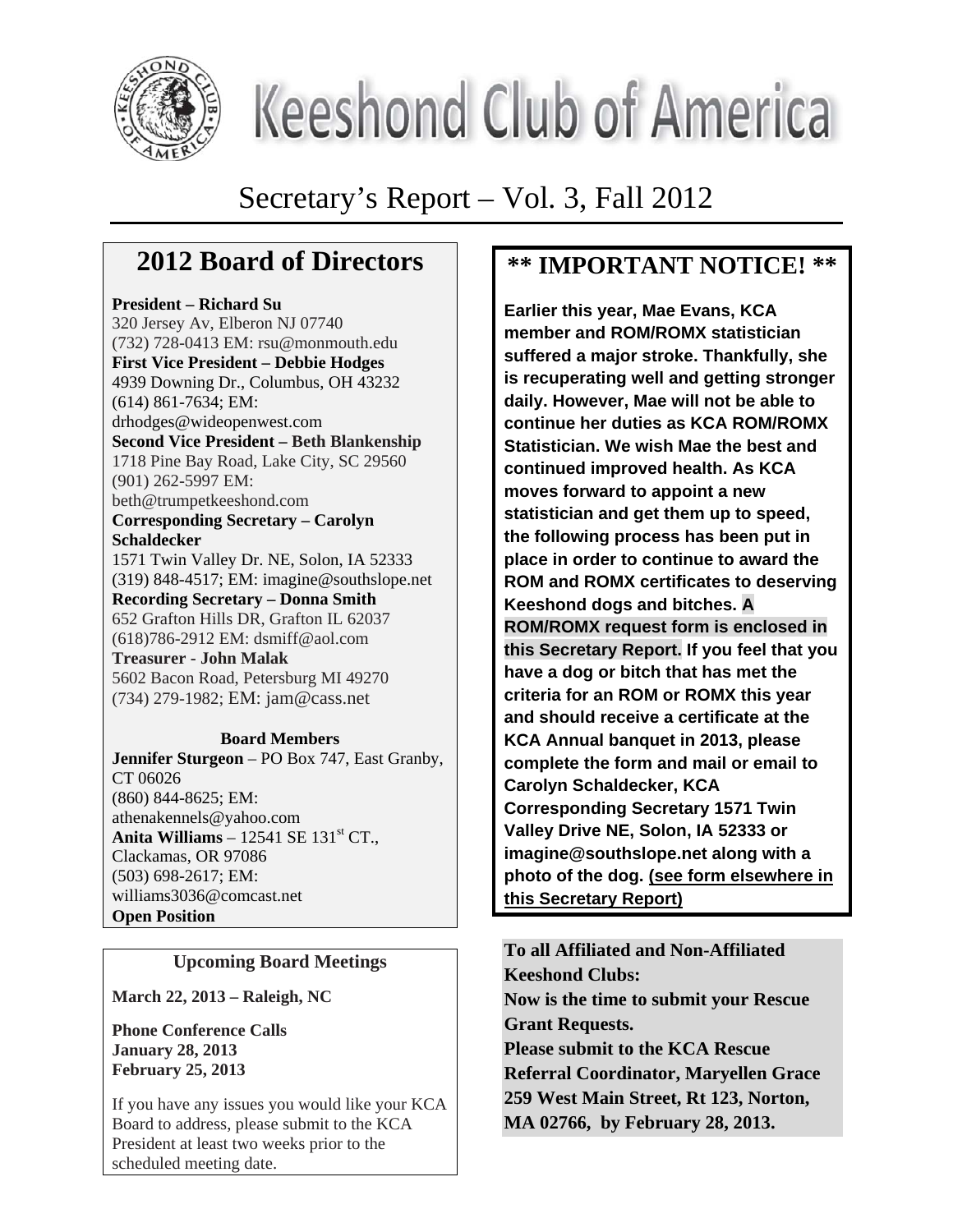#### **KCA BOARD MEETING September 14, 2012 Bethlehem, Pennsylvania**

Members present: Richard Su, Debbie Hodges, Beth Blankenship, Donna Smith, John Malak, Jennifer Sturgeon, Anita Williams Member Absent: Carolyn Schaldecker

**CALL TO ORDER** The meeting was called to order by Rick Su at 8:40 EDT.

**MINUTES** Debbie made a motion to approve the minutes of the July 30, 2012 meeting. Motion seconded by Jennifer. Motion was approved unanimously.

**RECORDING SECRETARY REPORT**: Donna reported that the Policy Manual is completed and members of the Board received their copies. Board nominating letter will be rewritten in a manner that bios will be included and that change will be included in the Policy Manual. A discussion on the preservation of the Policy Manual was held. Jennifer made a motion to modify the Policy Manual in Section 2, (duties of the recording secretary) as follows: The second sentence will read "Any approved Board motion related to the Policy Manual must be added along with the date of the Board meeting at which the decision was made." Anita seconded the motion. Motion passed unanimously. A description of the ROM/ ROMX Coordinator needs to be written for the Policy Manual. Jennifer volunteered to write the description.

The Board went into Executive session at 9:12 for the hearing of Joanne Reed complaint against Brenda Brookes. Joanne Reed was present at the hearing. Brenda Brookes was not present. A recess was held in the hearing so that Joanne could read Brenda's evidence. The Hearing continued at 10:15.

The Board came out of Executive session at 12:10. The hearing Board found Brenda Brookes in violation of the Code of Ethics and shall be suspended for a period of six months (September 15, 2012 thru March 15, 2013).

The Board adjourned for lunch at 12:15. The Board reconvened at 1:22.

#### **CORRESPONDING SECRETARY REPORT:**

The following membership applications were received.

Linda Bryant – Sponsored by Janit Johnson and Diane Wright

Lynne Anderson – Sponsored by Robin Skinner and Ann Elders

Daniel Dutton – Sponsored by Anita Williams and Robin Skinner

Add to family membership David Caldwell ---Sponsored by Pamela Hildebrand and Irene Munson

Debbie made a motion to accept these applications. John seconded. Motion passed unanimously.

**TREASURERS REPORT:** John reported a balance of \$36,322.91 in the checking account and \$149,999 in a CD. Motion was made by Jennifer to accept the report. Debbie seconded the motion. Motion was approved unanimously.

The Board went into executive session at 1:44 to hear the charges brought by Linda Owen against Suzette Lefebvre. Rick Su recused himself from the hearing. The Board came out of executive session at 3:03 The Hearing Committee has postponed a decision based on the completion of an upcoming hearing with the Canadian Kennel Club.

#### **COMMITTEE REPORTS**

**REPORT ON 2012 NATIONAL SPECIALITY:**  Anita gave a detailed report of Income and expenditures for the 2012 National. John made a motion to accept her report. Jennifer seconded the motion. Motion was approved unanimously.

**REPORT ON 2013 NATIONAL SPECIALTY:**  Donna reported that the HOAKC planning process is on schedule.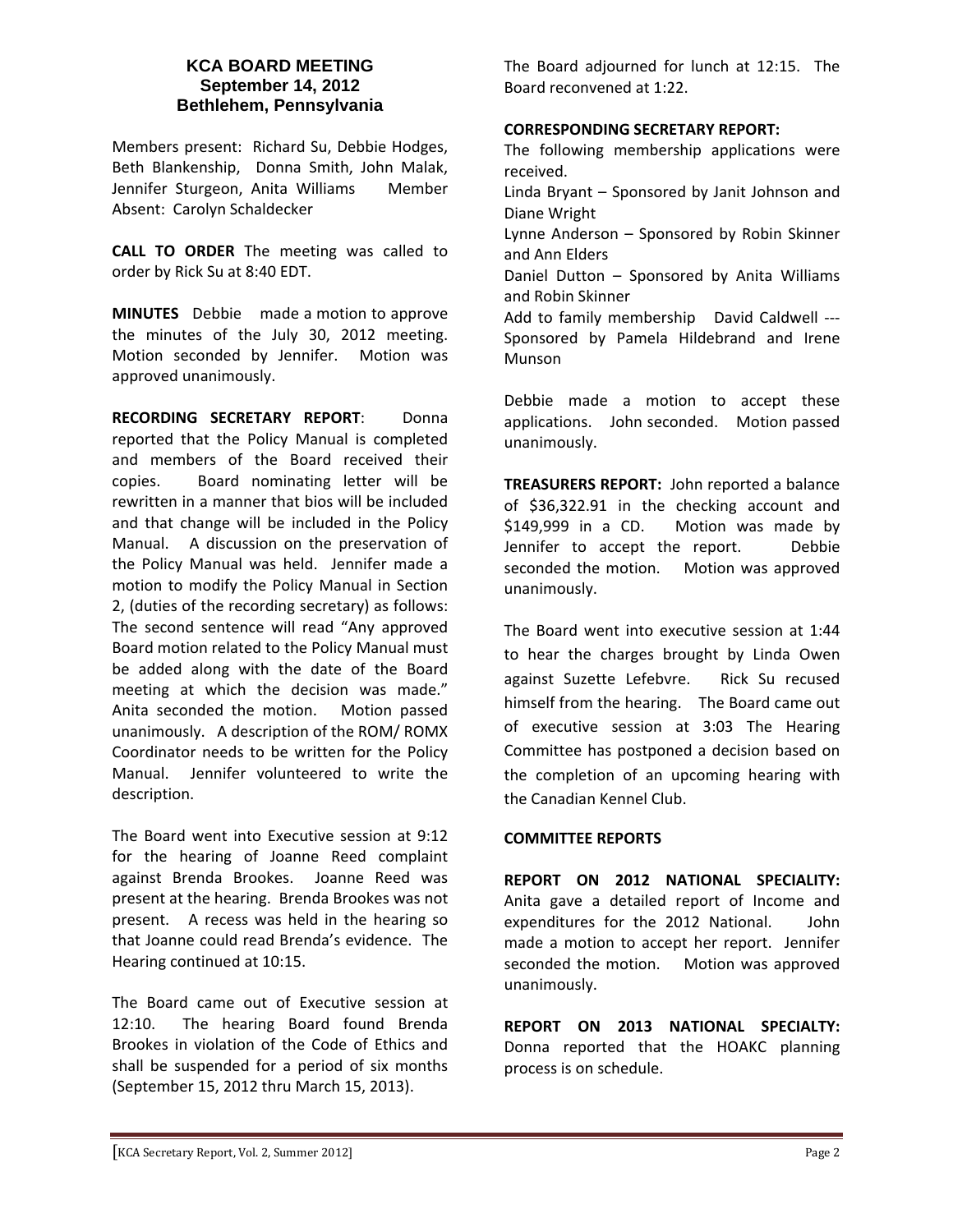**REPORT ON 2014 NATIONAL SPECIALTY:** Beth reported that the dates of May 4 to 10, 2014 have been set for the dates of the 2014 National. She also reported that the site has been narrowed to two hotels (one in Asheville, NC and the other in Hickory, NC).

**PLANNED GIVING / BEQUESTS**: Debbie Lynch – No Report

**JUDGES EDUCATION:** Donna reported that two workshops were given in August with a total of 19 prospective judges in attendance. Two future requests have been made for presentations in Florida and Illinois. Donna requested that she attend an AKC Judges Education Coordinator symposium on Dec  $14<sup>th</sup>$ in Orlando, Florida. Request approved. A report from the Mentor / Presenter Criteria committee was presented by Donna. The full report on criteria will be voted on after a draft of the application and an anatomy test for the mentors is presented to the Board.

**GUIDELINES FOR SCREENING PUPPY BUYERS‐‐** Beth – No report at this time.

#### **OLD BUSINESS**

**MEDAL POLICY** Donna presented information from Chris Pawlenty concerning the number of medals that can be received by members by their Keeshond in all available venues. Chris will present a complete recommendation to the Board later this year. John will report on the number of members who "opted out" of medals.

**RETIREMENT OF HISTORICAL KENNEL NAMES ‐‐**  Jennifer presented a list of kennel names for consideration for retirement with the American Kennel Club. Donna made a motion that the Flakkee and Wistonia Kennel names be sent to AKC with the request that the names be retired and preserved for historical reasons. Beth seconded the motion. Motion passed unanimously.

The Board recessed at 6:00 and resumed at 6:20.

**HEARTS AND CARDS POSITION DESCRIPTION --**

John had no report on this item.

**HOF CRITERIA** Debbie and Anita presented a proposal to modify the Hall of Fame requirements. The committee sought to address an issue raised by members desiring more weight given to Keeshond defeated and the requirement for bitches to make the Hall of Fame. The requirements would be phased in 2013 and be totally modified by 2014 award year. John made a motion to accept the modifications to the HOF criteria as presented and discussed by the Board. Beth seconded the motion. Motion passed unanimously. Modifications will be published in the Secretary's Report and in the Policy Manual.

**TOP KEESHOND EVENT** Debbie announced that Jeanne Buente has accepted the position as TKE chairperson for KCA. A committee has been formed for the 2013 National. Debbie made a motion to remove sentence from the Rules Policy for TKE that require an affidavit from the judges. Beth seconded the motion. Motion passed unanimously.

**FUTURITY JUDGES SELECTION / BALLOT** Beth proposed that the current Judges Selection Criteria committee should include in their efforts discussion on the Futurity Judges Selection and ballot. Beth proposed that a system be developed to manage the Futurity Judges ballot which would eventually only require a coordinator. Beth asked Anita to join this committee to assist with creating an excel spreadsheet to keep the information organized from year to year. The Board discussed the omission of eligible futurity judges on the 2012 ballot. It was determined that the errors will be corrected on the 2013 ballot.

**JUNIOR SHOWMANSHIP STATISTICS** Jennifer researched the statistics and determined the best source for junior showmanship statistics was www.todaysbestjuniors.com. Jennifer will use this data base for the Keeshond junior showmanship statistics.

**AKC DOG BOOK:**  Rick stated that AKC would like KCA to submit pictures and articles for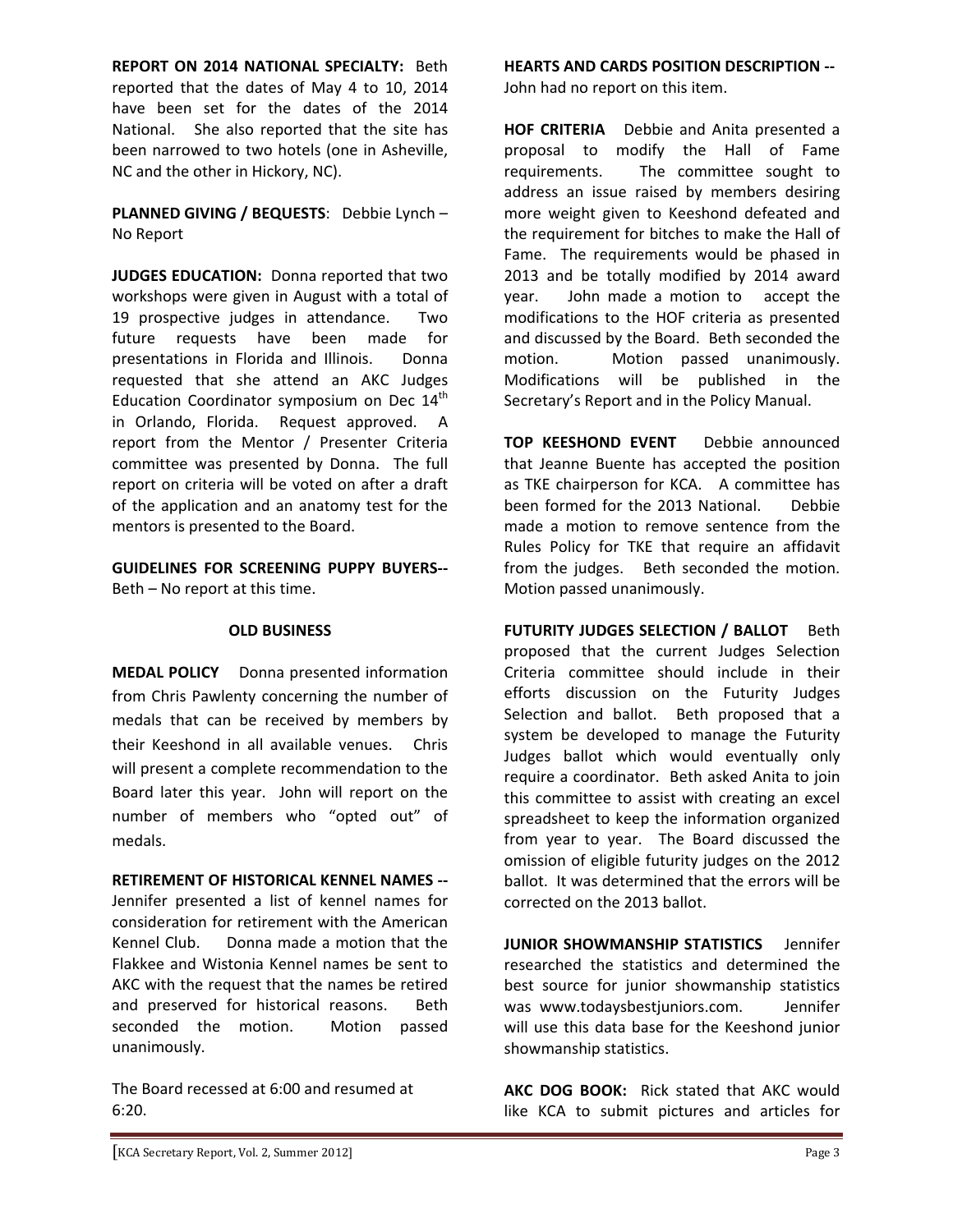inclusion in the newest edition of the AKC DOG BOOK. A request will be made to members for pictures through the KCA Mail Chimp. Deadline for submission will be October 20th.

#### **NOMINATION COMMITTEE FOR OFFICERS:**

Motion made by Anita for Carolyn (facilitator), Jennifer, and Donna to serve on the Nominating committee for the 2013 KCA officers. Motion was seconded by Debbie. Motion was approved unanimously

A motion was made by Anita to adjourn the meeting. Motion was seconded by John. Motion was approved unanimously. The meeting adjourned at 9:50pm EDT.



**Topeka, Kansas Monday, May 20th – Sunday, May 26, 2013** 

Hosted by the Heart of America Keeshond Club at the Capital Plaza Hotel

**Foy Trent Dog Shows A.K.C. ANNUALLY LICENSED SUPERINTENDENTS www.kcanational.info** 

#### **KCA BOARD MEETING Teleconference October 29, 2012**

Board Members Present: Debbie Hodges, Beth Blankenship, Carolyn Schaldecker, John Malak, Anita Williams, Donna Smith Members Absent: Rick Su, Jennifer Sturgeon

**CALL TO ORDER**  The meeting was called to order by First Vice President Debbie Hodges at 8:24 CDT. Because of Hurricane Sandy which caused two members to be absent, she related

that the Board would discuss just those items from the agenda that needed to be discussed. She also stated that the meeting would be rescheduled when all Board members are available.

**NOMINATING COMMITTEE** Shannon Kelly had asked to be removed from the nominations. The nominating committee will reconvene to name another person as a nominee.

.

**TELLER FOR ELECTION**  Donna asked that if petitions for the Board election were received that the same teller, Mathieson, Moyski, Celer & Co. LLP, be used for counting the ballots as has been used by the Board in previous elections. It was agreed that this group be used and added to the Policy Manual for future reference.

**HONORARY MEMBER** Carolyn made a motion to make Mae Evans an honorary member. John seconded the motion. The motion passed unanimously.

**SECRETARY'S REPORT TIMELINE**  Carolyn suggested that a new timeline be developed for the Secretary's Report because the Board now has teleconference meetings in addition to the face to face meetings. Carolyn made a motion to change the three times per year to April, August, and November for the Secretary's Report to be sent to the membership. Beth seconded the motion. The motion passed unanimously.

**SUPPORTED ENTRY IN GREENSBORO**  Beth requested that KCA support the Keeshond entry at the Greensboro, NC show on August 27, 2013. Donna made a motion to support the entry in Greensboro. Carolyn seconded the motion. The motion passed unanimously.

**APPLICATION** Application received from Alan St Clair and sponsored by Beth Blankenship and Carissa Boettcher. John made motion to accept application. Anita seconded the motion. Motion passed unanimously.

**HEARTS AND CARDS CHAIR JOB DESCRIPTION**  John discussed some ideas concerning what is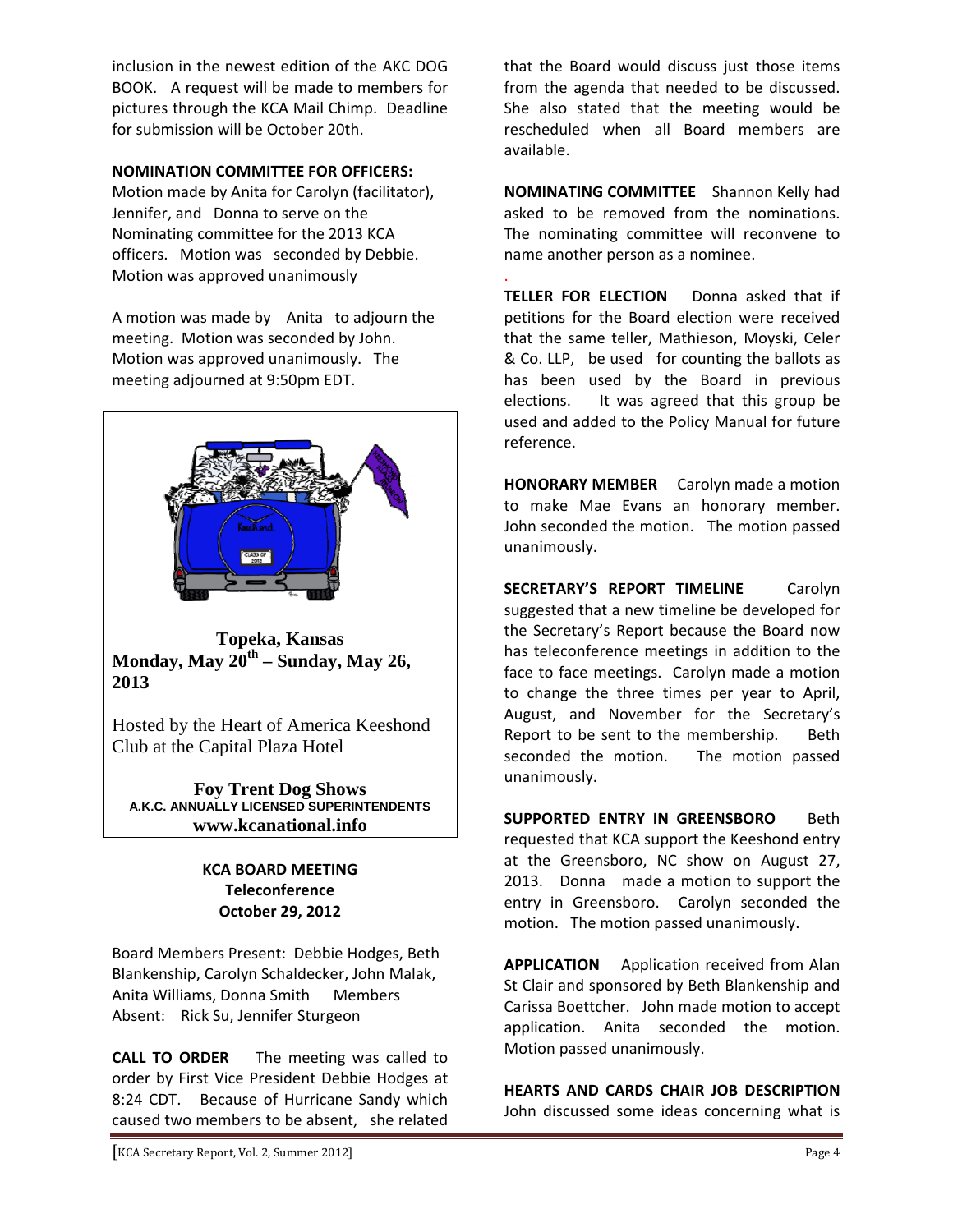appropriate for the hearts and cards chair to send under specific circumstances.

**ROM/ROMX**  The Board discussed possible members to take the responsibility of doing the ROM/ROMX stats. It was discussed that there needed to be both a chairperson and a co‐ chairman.

**KCA TITLE MEDALS "OPT OUT" REPORT** John reported that 59 members had opted out of the medals. The number of medals that one can obtain with one dog has reached over 30. Chris Pawlenty, medals chairperson, will be asked to write a specific policy which the Board can finalize in March for the April Secretary's Report.

**AKC COMPLETE BOOK OF THE DOG PICTURE SUBMISSIONS** Beth discussed the pictures that she received from the membership for the AKC Complete Book of the Dog. It was felt that the Board needed more pictures to choose from that would meet the requirements sent by AKC.

**NEXT MEETING The** Board decided to meet on Monday, November  $5<sup>th</sup>$  at 8:00 EST to finish the agenda if all members will be available.

**Adjournment**  Carolyn made a motion to adjourn the meeting. Beth seconded the motion. The motion passed unanimously. Meeting adjourned at 10:24pm CDT.

**Remember that enrollment for Futurity Nominated puppies is dues by March 1, 2013 in order to be eligible to show in Futurity at the 2013 National.** 

#### **KCA BOARD MEETING Teleconference November 26, 2012**

Board members Present: Rick Su, Debbie Hodges, Beth Blankenship, Carolyn Schaldecker, John Malak, Anita Williams, Jennifer Sturgeon, Donna Smith

**CALL TO ORDER**  The meeting was called to order by President Rick Su at 8:08 CST.

**APPROVAL OF MINUTES** Beth made a motion to approve the minutes of the September 14, 2012 and the October 29, 2012 meetings. Carolyn seconded the motion. Motion was approved unanimously.

**RECORDING SECRETARY REPORT** No report.

**TREASURER'S REPORT** John reported that he had renewed a six month CD of \$50,050.03 for eleven months. He also filed the IRS report for KCA. MACH Molly award was ordered to be presented at the AKC / Eukanuba show. John read a request from the AKC for a donation to the AKC Humane Fund. Discussion on this donation will be held at the January meeting after each Board member has an opportunity to read the letter.

#### **COMMITTEE REPORTS**

#### **2013 NATIONAL SPECIALTY REPORT**

Carolyn reported that all the applications for the specialty have been approved by AKC. All judges have also been approved by AKC. HOAKC is asking for \$2700 for reimbursement to cover \$700 agility venue deposit and \$2000 trophy output. Debbie made a motion to reimburse HOAKC \$2700. John seconded the motion. Motion was passed unanimously. A discussion ensued on the amount the entry fees should be as they are to be reviewed every five years. Carolyn made a motion for entry fees to be as follows: \$27 for first entry in conformation, obedience, agility, and rally; \$22 for non regular classes, puppy, and second entry in obedience and rally; \$10 for Junior Showmanship (no fee if additional class); \$18 for sweepstakes; and \$6 for futurity/ maturity. Donna seconded the motion. Motion was approved unanimously. The costs for KCA Annual meeting and the Top Keeshond Event were also discussed.

#### **2014 NATIONAL SPECIALTY REPORT**

Beth reported that the Central Carolina Keeshond Club met and voted on their choices for hotel for the National. Beth will forward the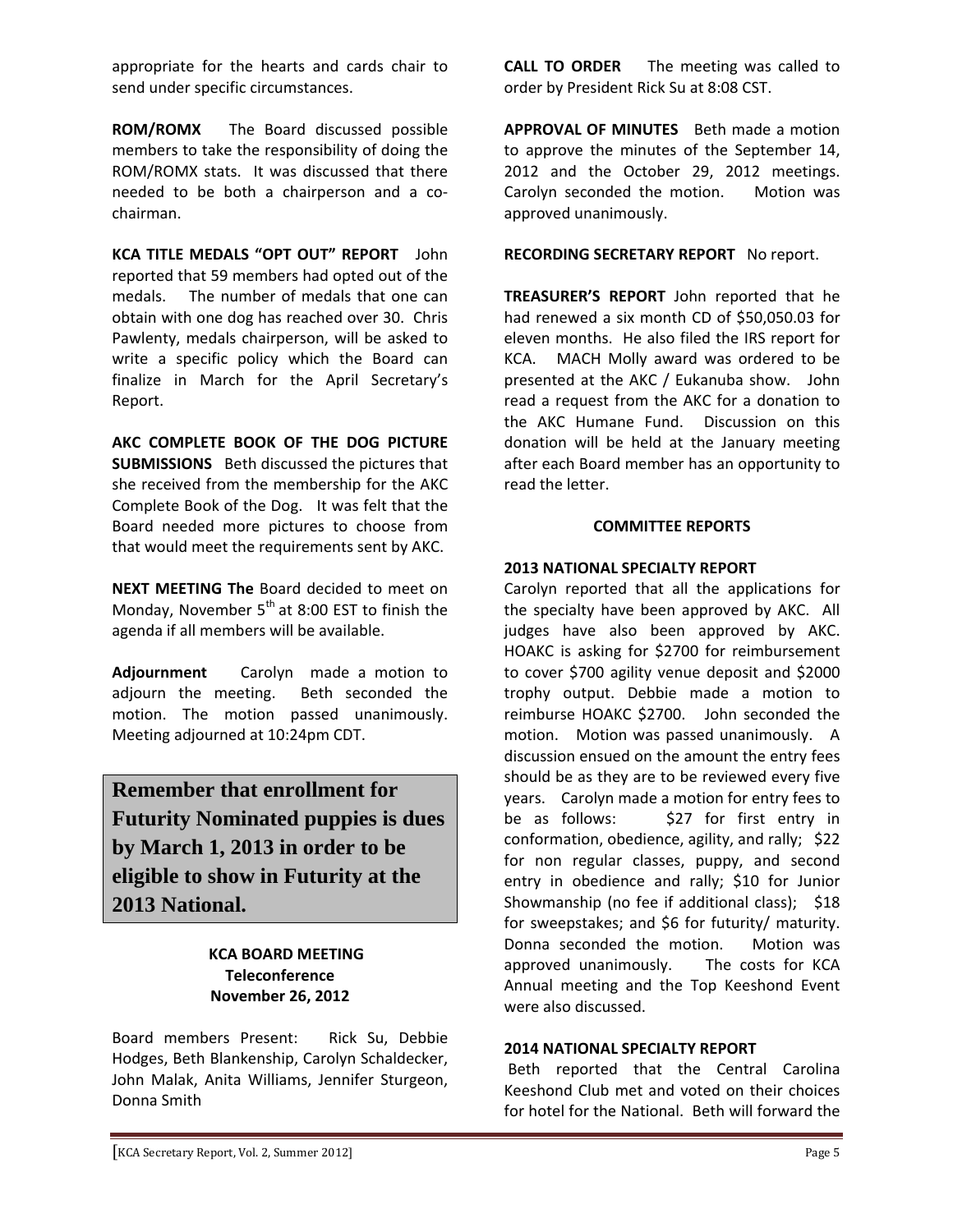hotel proposal to Debbie for review as soon as she receives it. They also voted to hold a 4 to 6 month puppy event during that week.

**JUDGES SELECTION CRITERIA**  Beth discussed the research by the committee on how other Parent Club select their judges for the National specialty.

**NOMINATING COMMITTEE** Debbie reported that Kathy Easter had accepted and replaced Shannon Kelly on the election ballot for the Board.

**ELECTION**  Donna reported that Mary Ellen Meyer presented a petition with the required number of names to be added to the ballot. Another petition was received but not accepted because it did not meet the required number of signatures for acceptance. Ballots will be in the mail by December  $1<sup>st</sup>$  as required by the By Laws. All ballots must be returned to the teller by January 15,' 2013 as required in the By Laws.

**ROM/ ROMX**  Mae Evans will need to be replaced as ROM/ ROMX coordinator. Because the records are not up to date and there is not a records coordinator at this time, Carolyn suggested, that for the calendar year 2012, a form be included in the November Secretary's Report for members to submit to her if they believe that their dog / bitch is eligible for ROM / ROMX in 2012. Carolyn will then verify those forms in order for awards to be made at the 2013 KCA Annual Banquet.

#### **OLD BUSINESS**

**HALL OF FAME REQUIREMENTS**  Anita discussed some issues that were still concerns of the Board concerning the HOF points. More discussion will be held at the face‐to‐face at the March meeting.

**HEARTS AND CARDS CHAIR JOB DESCRIPTION**  John presented the Board guidelines for the Hearts and Cards chairperson. Suggestions were made for additional policy. The revised policy will be reviewed for final approval at the January meeting.

**AKC COMPLETE BOOK OF THE DOG PICTURE SUBMISSION** Beth forwarded to AKC an assortment of pictures selected by the Board. Photos will be also be submitted for use on the new KCA website.

#### **NEW BUSINESS**

**CONFORMATION STATISTICS / RESERVE BIS**  Anita questioned whether the Reserve BIS should be given points toward the Top Show Keeshond award. The Board decided not to award Phillips points for Reserve Best in Show.

**UPDATE OF BIS LIST**  Anita and Donna are working on bringing the list of Best in Show Keeshond up to date with all specialty wins and Phillips points. Anita asked if she could pull AKC records on several Keeshonden to verify their Phillips points. Carolyn made a motion for KCA to pay for the AKC records on those Keeshond in question. Beth seconded the motion. Motion passed unanimously.

**REQUEST FROM WESTMINSTER KC**  Westminster is soliciting KCA for a Breed Club ad in their 2013 catalog. The cost for a business card type ad is \$25. Beth made a motion to place such ad in the Westminster Kennel Club catalog. Anita seconded the motion. Motion passed unanimously.

**WEBSITE** Rick asked the Board to look at the new website and respond to him by December  $10<sup>th</sup>$ . Carrie O'Bin has volunteered to be the webmaster for the new KCA website.

**FUTURE MEETINGS IN 2013**  Two teleconference meetings: Monday, Jan. 28, 2013 and Monday Feb 25, 2013 Face to Face Meeting: Friday, March 22, 2013 in Raleigh, North Carolina

**ADJOURNMENT** John made a motion to adjourn the meeting. Jennifer seconded the motion. Motion passed unanimously. Meeting adjourned at 11:40 CST.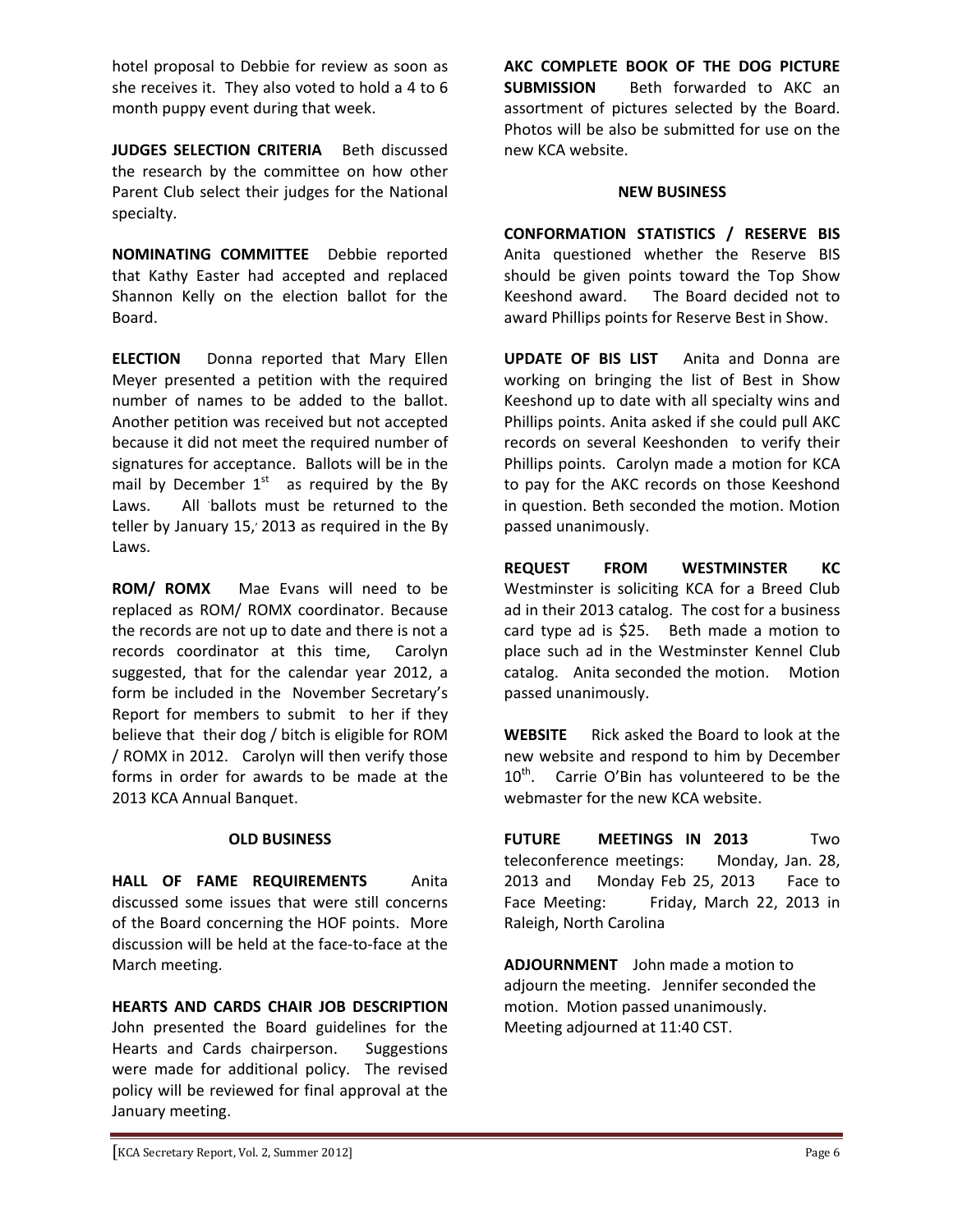#### **NEW OBEDIENCE HALL OF FAME criteria**

At the May KCA Board meeting, the Board approved the recommendation by Margaret Bissell to include the OM (Obedience Master) AKC Obedience title as an additional means of earning the KCA Obedience Hall of Fame.

*See complete Hall of Fame criteria on KCA website.*

Obedience Eligibility

1. Only wins made in the United States at AKC shows shall apply

2. Dog must have a UD (Utility Dog) degree. 3. 1/2 of points must be earned at All-Breed

shows.

4. OTCH (Obedience Trial Champion) automatic HOF award.

#### **5. OM1 (Obedience Masters) automatic HOF award.**

6. 100 points are required to be earned in Utility A, Utility B, or Open B. (Includes CDX dogs.)

**Topeka, Kansas Monday, May 20th – Sunday, May 26, 2013** 

Hosted by the Heart of America Keeshond Club at the Capital Plaza Hotel

**Foy Trent Dog Shows A.K.C. ANNUALLY LICENSED SUPERINTENDENTS www.kcanational.info** 

## **Welcome New Members**

The following were recommended to you in the last Secretary's report and are now members.

#### **Sherry Hilt**

3331 Crown Pointe Dr. Stow, OH 44224 PH: 724-494-2545 EM: smhilt@homail.com *Sponsors: Suzanne Vessella / Cynthia Turnbull*  **Alecia Novak** 

1518 Bruce Ave. Windsor, Ontario, CAN N8X1X9 PH: 519-253-7193 EM: keeshond@mnsi.net *Sponsors: Cheryl Chapman / Mary Ellen Meyer*  **Channing Sheets (Ca-She Shepherds)** 

631 Taraval St. #203 San Francisco, CA 94116 PH: EM: cashe90@hotmail.com *Sponsors: Linda Moss / Julie North* 

**MEMBERSHIP APPLICATIONS** 

Your Board reviewed applications at its October meeting and recommend these applicants to you as prospective members.

Your Board asks you to forward written comments and supporting documents that may reflect on the Board's recommendation to the Corresponding Secretary within 30 days of this report. Your Board may request additional information from you or the applicant at its discretion.

If negative comments are received, the applicant will be notified and given the opportunity to review the comments and respond. Such applications will be held over until the next Board meeting for Board review.

#### **Linda Bryant**

PO Box 31454, Phoenix, AZ 85046, 602-493-3979, sonobacham@msn.com– *Sponsors: Janit Johnson and Diane Wright*

#### **Lynne Anderson**

7220 Highlands Dr., Olympia, WA 98516, 360-455- 8978, clivkter@gmail.com – *Sponsors: Robin Skinner and Ann Elders*

#### **Daniel Dutton**

13220 SE Multnomah Court, Happy Valley, OR 97086, 503-756-3888, duttondan@comcast.net– *Sponsors: Anita Williams and Robin Skinner*

#### **Alan St. Clair**

284 Beresford Creek St., Daniel Island, SC 29492, 843-224-0714, arstclair@aol.com – *Sponsors: Beth Blankenship and Carrisa Boettcher*

#### **David Caldwell**

7816 Danube St., Indianapolis, IN 46239, 317-460- 5121, allantekees@comcast.net - *Sponsors: Pamela Hildebrand and Irene Munson*

#### **Member Updates –**

New email – Linda Doughty – dowteel@gmail.com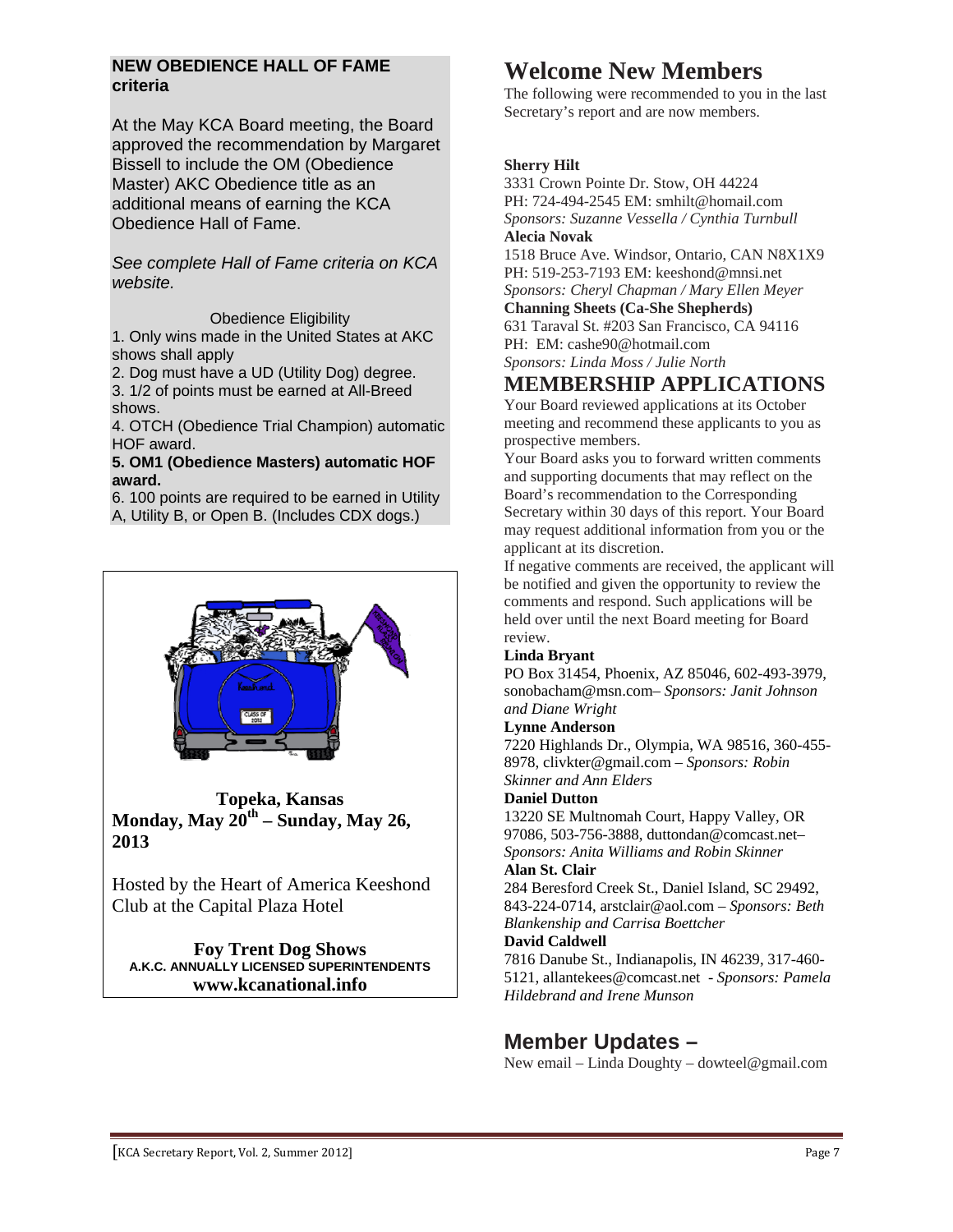#### **KCA 2012 Calendar Key Dates**

**January 1** Beginning of Awards Year **15** Ballot for Board Election Due to Teller **30** Teller Election Report Due/Results

Announced

**February 1-3/31** Period for First Board Meeting/Beginning of Official Year/Rescue Grants Determined

**28** Last day to submit requests for Rescue Grants/Statistician Receives December issue of AKC Awards

**March 1** Deadline for Futurity/Maturity Enrollment **1** Treasurer Opens New Bank Account/Updates signature cards, New packets coordinator reminder to Corresponding Secretary for new membership lists

**31** Corresponding Secretary Requests Crufts qualifying cards

**April 15** Earliest date possible for KCA membership meeting

**May 1** Annual report of local Specialty clubs activities due to Corresponding Secretary

**1-6/15** Period for second Board meeting/KCA Membership

Meeting Awards Banquet/ Treasurer's Report at Membership Meeting

**June 1-31** Treasurer sends statement of dues to members

**15** Latest possible date for KCA Membership Meeting

**July** 1 Deadline for Board to appoint Nominating Committee/Lapsed Members requests for reinstatement due.

**15** Deadline for Nominating Committee to mail letter of acceptance to Nominees

**31** End of Club's fiscal year

**August 1** Deadline for members dues payment/ Nominating Committee Report due/ Start of club's fiscal year

**11** Nominees letter of acceptance due

**15-9/15** Treasurer sends overdue dues notices **September 1** Mailing of Nominating Committee's slate for

Board of Directors **21-12/21** Period for third "fall" Board meeting

**October 1** Treasurer accepts no judges ballot votes after October 1, Deadline for Nominees running by petition **November 1** First day to Submit requests for Rescue Grants/ Deadline for reinstatement – late dues payments

**15** Nominations by petition due **December 1** Mailing of ballots for Board of Directors if petitions received

**31** End of KCA Awards year ❖



#### **2013 Keeshond National Events! "Keeshond Klass Reunion" Topeka, Kansas Monday, May 20th – Sunday, May 26, 2013**

Hosted by the Heart of America Keeshond Club at the Capital Plaza Hotel

**Foy Trent Dog Shows A.K.C. ANNUALLY LICENSED SUPERINTENDENTS www.kcanational.info** 

#### **Upcoming Specialties – 2012**

(taken from the approved events listed on the AKC Website and as submitted by Regional Specialty Clubs)

#### **December –**

**12/08/12 – Mount Hood Keeshond Club**  Ridgefield, WA Conformation, Sweepstakes

**12/15/12** – **Buckeye Keeshond Club** Cleveland, OH Conformation, Sweepstakes

#### **January -**

#### **01/25/13 - Keeshond Club of Southern**

**California** will once again kick off the 2013 Keeshond Specialties on Friday, January 25, with two conformation shows, one obedience trial, one rally trial, a puppy sweepstakes, and a veteran sweepstakes. Adding to the festivities, we will again offer our complimentary exhibitors' lunch and wine and cheese party, along with our fabulous basket raffle and silent auction. We hope you will consider joining us for our shows, and stay for the Orange Empire Dog Club shows on Saturday and Sunday on the same site. A chance for four majors! We are seeking donations for our trophies, which will be given for all placements. For more information on the events and trophies, please go to

#### **https://sites.google.com/site/keeshondcl ubofsoca/**

#### **March -**

**03/16-17/13 - Heart of America Keeshond Club** will be supporting the entry at the Heart of America Kennel Club shows March 16-17. This is part of a four day all-breed cluster. We will have a supported entry with Puppy Sweepstakes on Saturday March

[KCA Secretary Report, Vol. 2, Summer 2012] Page 8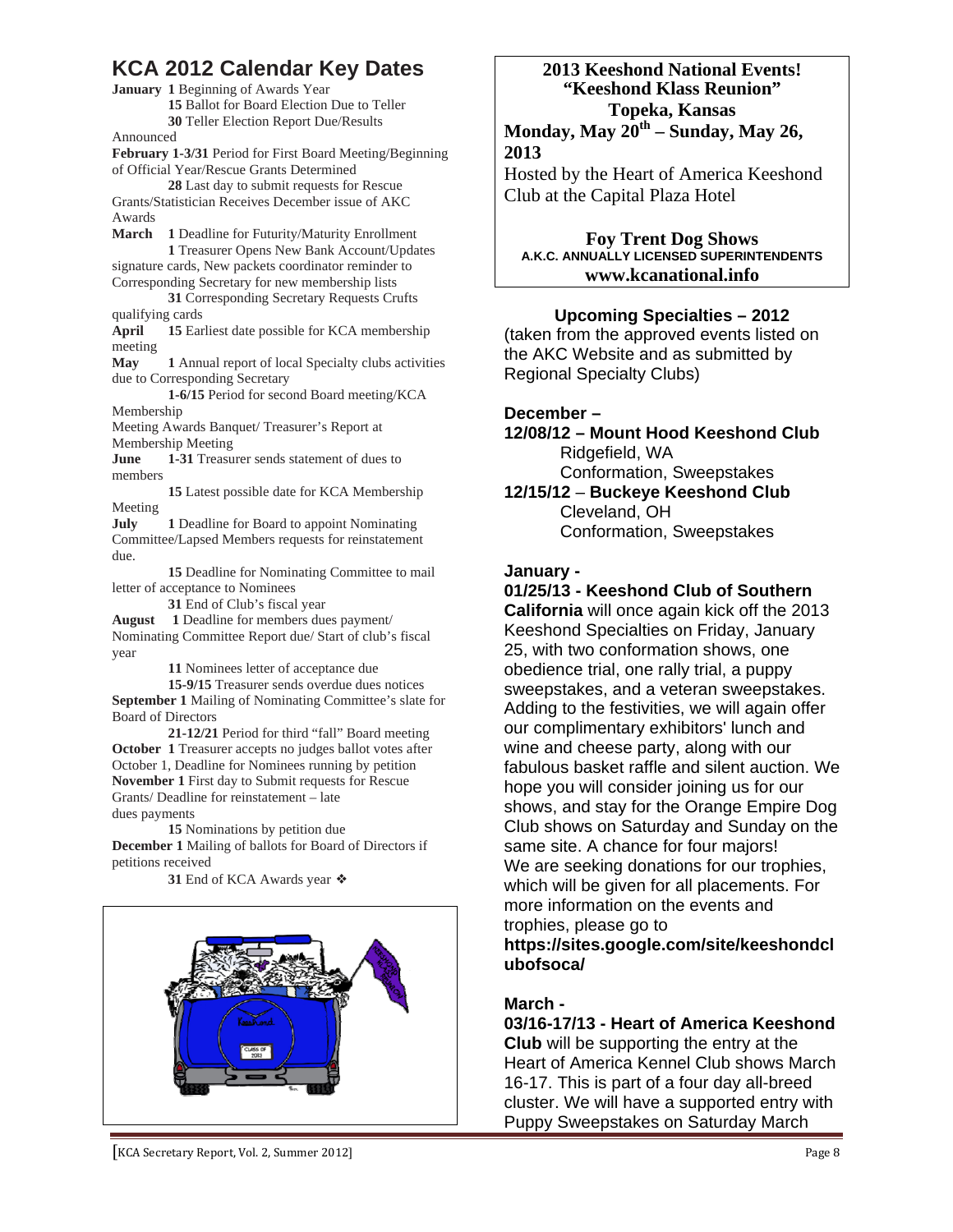16<sup>th</sup> and support the entry with trophies on Sunday, March  $17<sup>th</sup>$  at the American Royal Complex, Kansas City. Onofrio, Superintendent.

#### **03/13-17/13 - Capital Keeshond Club & Keeshond Club of Delaware Valley** 5 days

of supported shows for Keeshonden (allbreed shows):

Celtic Classic Cluster – Keeshond Supported Entries: March 13-17, 2013 York Pennsylvania at the York Interstate **Fairgrounds** 

Plenty of reserved grooming for Kees, all next to the same Breed ring each day. Electric is available free, parking is free. Rally and Obedience offered 3 of the show days. Rau Superintendent.

#### **April -**

## **04/27/12 - Heritage Trail Keeshond Club**

Taunton, MA

2 – Conformation, 2 - Sweepstakes

#### **May -**

#### **05/20-26/13** – **Heart of America Keeshond Club & Keeshond Club of America**

 KCA Agility, HOAKC Obedience, HOAKC Rally, HOAKC Puppy & Veteran Sweepstakes, HOAKC Specialty with Junior Showmanship, KCA Futurity/Maturity, KCA Obedience, KCA Rally, KCA Conformation with Junior Showmanship.

#### **Judging Panel –**

KCA Agility – Keith Harold

HOAKC Puppy / Veteran Sweepstakes –Katrina Santas (Australia) HOAKC Obedience / Rally – Karen Anderson HOAKC Conformation & Junior Showmanship – James Reynolds (Canada), dogs & non-regulars William Cunningham, bitches, junior showmanship, intersex KCA Futurity/Maturity – TBD KCA Obedience / Rally – Fred Buroff KCA Conformation & Junior Showmanship Eugene Blake – bitches, non-regulars, junior showmanship Edd Bivin – dogs, intersex

#### Show Setup by HOAKC Membership

Sunday, May 19, 2013

Monday, May 20, 2013 Agility Trial

Tuesday, May 21, 201 HOAKC Obedience HOAKC Sweeps & Veterans Sweeps HOAKC Welcome Pep Rally Wednesday, May 22, 2013 HOAKC Rally HOAKC Dogs HOAKC Non‐Regular KCA Donor Circle Health Seminar Thursday, May 23, 2013 HOAKC Bitches HOAKC Junior Showmanship HOAKC Intersex HOAKC Sock Hop Friday, May 24, 2013 KCA Futurity KCA Maturity KCA Bitches KCA Annual Meeting Saturday, May 25, 2013 KCA Obedience/Rally KCA Junior Showmanship KCA Non‐Regular KCA Dogs KCA Top Keeshond Event Sunday, May 26, 2013 KCA Companion Event KCS Intersex KCA Annual Awards Banquet

(subject to change as needed)

KCA Board Meeting

**At the May KCA Board meeting, the Board approved the creation of a KCA Semi-Annual Newsletter published by Cathy Bosnic that will feature the Specialty Show Results and Pictures as well as Annual Awards for a historical record of these special events. This was also announced at the KCA Annual General Meeting.** 

**Specialty Clubs, please submit your photos and specialty results to: Cathy Bosnic – PO Box 255, Zimmerman, MN 55398 (cbosnic@izoom.net or cathybosnic@gmail.com )** 

#### TENTATIVE SCHEDULE OF EVENTS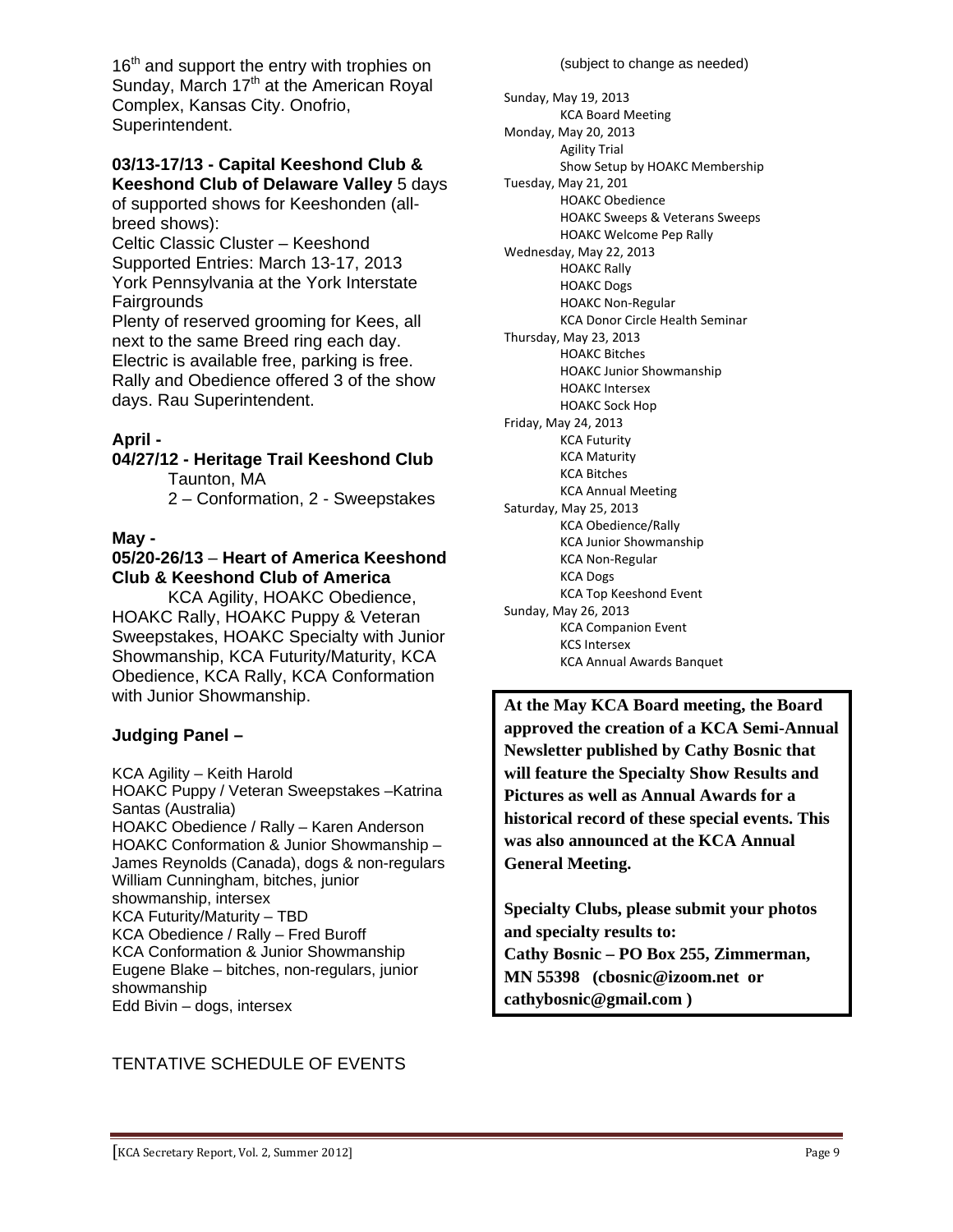#### *Keeshond Club of America Summary of Funds*

|                            | Balance @<br>07/01/2012 | <b>Income</b> | <b>Expense</b> | Balance @<br>09/10/2012 |
|----------------------------|-------------------------|---------------|----------------|-------------------------|
| <b>SUMMARY OF CD's</b>     |                         |               |                |                         |
|                            |                         |               |                |                         |
| Bank CD's                  | \$149,999.99            | \$0.00        | \$0.00         | \$149,999.99            |
|                            | \$149,999.99            | \$0.00        | \$0.00         | \$149,999.99            |
| <b>SUMMARY OF RESERVED</b> |                         |               |                |                         |
| <b>General Fund</b>        | \$19,176.49             | \$3,795.00    | (\$3,558.64)   | \$19,412.85             |
| Health Fund                | \$14,581.73             | \$1,010.00    | (\$1,000.00)   | \$14,591.73             |
| Rescue Fund                | \$4.314.41              | \$920.00      | \$0.00         | \$5,234.41              |
| Trophy & Awards Fund       | (\$3,486.10)            | \$750.00      | (\$179.98)     | (\$2,916.08)            |
|                            | \$34,586.53             | \$6,475.00    | (\$4,738.62)   | \$36,322.91             |

### *Keeshond Club of America Financial Report (by Category) thru 09/10/2012*

|                                     | <b>YTD</b> Income    | <b>YTD Expense</b> | <b>Total YTD</b> |
|-------------------------------------|----------------------|--------------------|------------------|
|                                     | Balance @ 07/01/2012 |                    | 34,586.53        |
| <b>Advertising</b>                  | 0.00                 | $-450.00$          | $-450.00$        |
| <b>Agility trials</b>               | 0.00                 | $-100.00$          | $-100.00$        |
| <b>Awards</b>                       | 0.00                 | $-179.98$          | $-179.98$        |
| <b>Board expenses</b>               | 0.00                 | $-468.00$          | $-468.00$        |
| <b>Dues</b>                         | 3,720.00             | 0.00               | 3,720.00         |
| Filing charges / hearings           | 25.00                | -133.26            | $-108.26$        |
| <b>Health Advisory Fund</b>         | 1,010.00             | 0.00               | 1,010.00         |
| <b>Health survey</b>                | 0.00                 | $-1,000.00$        | $-1,000.00$      |
| <b>Hearts and flowers</b>           | 0.00                 | $-85.95$           | $-85.95$         |
| <b>Illustrated standard</b>         | 50.00                | -743.83            | $-693.83$        |
| <b>Miscellaneous</b>                | 0.00                 | $-20.00$           | $-20.00$         |
| <b>Postage</b>                      | 0.00                 | $-9.00$            | $-9.00$          |
| <b>Rescue Fund</b>                  | 920.00               | 0.00               | 920.00           |
| <b>Secretary's expenses</b>         | 0.00                 | $-759.17$          | $-759.17$        |
| <b>Treasurer's expenses</b>         | 0.00                 | -789.43            | $-789.43$        |
| <b>Trophy &amp; Awards</b>          | 750.00               | 0.00               | 750.00           |
|                                     | 6,475.00             | -4,738.62          | 1,736.38         |
| Balance @ 09/10/2012<br>\$36,322.91 |                      |                    |                  |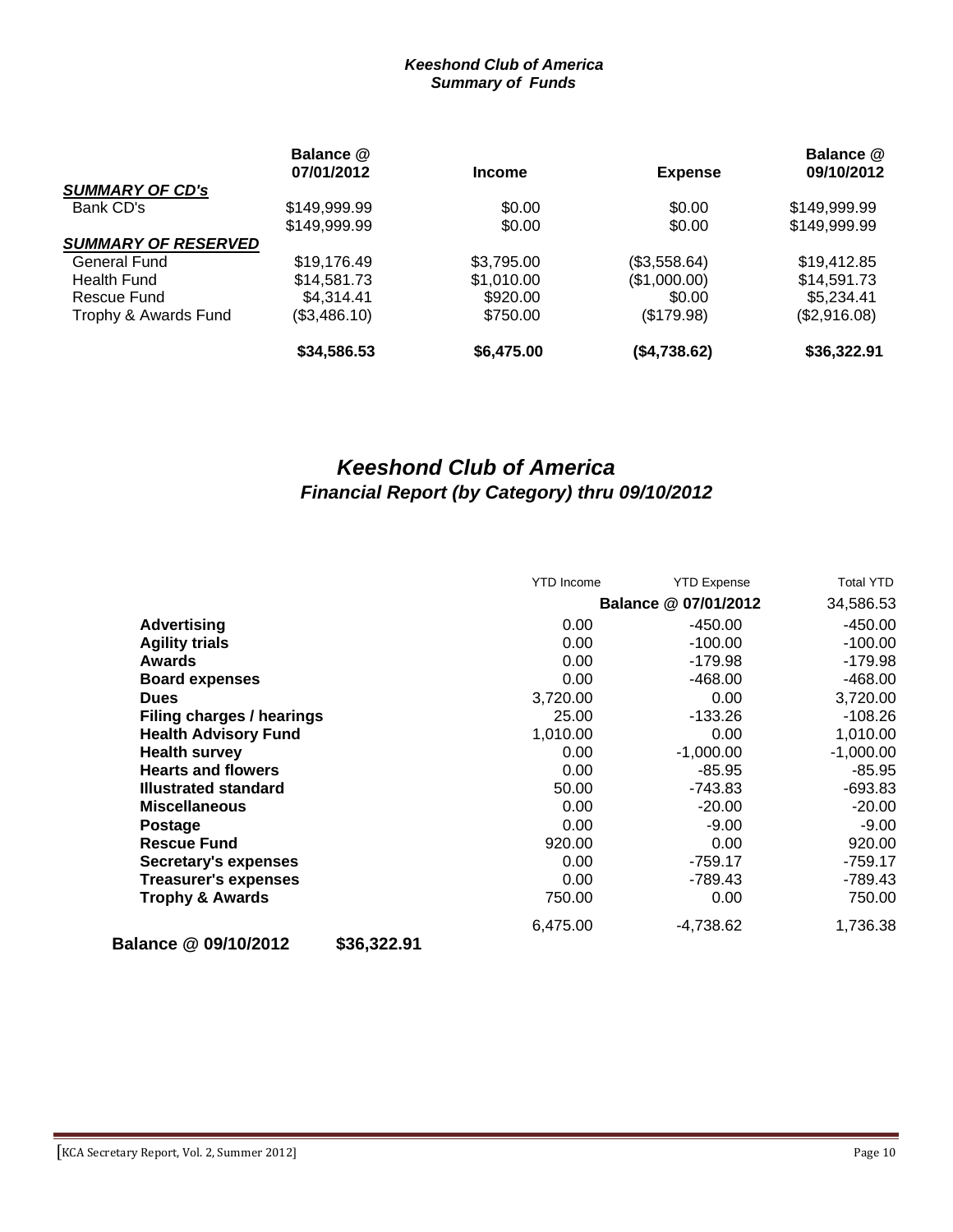

## **Keeshond Club of America Committee Chairpersons & Coordinators 2012 - 2013**

Established 1935 *As of September 2012* 

**AKC Delegate: John Sawicki** 19145 Parke Lane, Grosse Ile, MI 48138, (313) 962-2725 john@sawickiandson.com

**AKC Gazette Columnist: Deborah A. Lynch** 14640 Aspen Hills Lane, Burton OH 44021 – (440) 273- 3078 - dlnpoconsult@gmail.com

**Awards Coordinator: L Mae Evans** 140 Gelsinger Rd., Reading, PA 19608, (610) 678-8328 ruttkay@aol.com

#### **Awards Statisticians:**

**Conformation - Anita Williams** 12541 SE131st Ct, Clackamas Or 97086 (503) 698-2617 williams3036@comcast.net

**Obedience - Margaret Bissell**, 177 Buffalo Ridge Road, Amherst Va 24521 (434) 946-2278 deffannettelyhot@aol.com

**Agility – Emily Taggart**, 8530 Drake, Skokie, IL 60076; (312) 320-5176; haremkees@mac.com **Rally – Pam Hildebrand**, 1851 Priscilla Ave., Indianapolis, IN 46218; (317) 356-1493 indykees@indy.rr.com

**Junior Handlers** – **Jennifer Sturgeon**, PO Box 747, East Granby, CT 06026; (860) 844-8625; athenakennels@yahoo.com

**ROM-ROMX - L. Mae Evans,** 140 Gelsinger Rd., Reading, PA 19608 (610) 678-8328 ruttkay@aol.com

**25-Year Recognition - Jan Bundsen,** 5008 S. Linke Rd, Greenacres, WA 99016 (509) 891 7512 barkee@bundsen.com

**Breeders Education Chairman: Deborah Lynch** 14640 Aspen Hills Lane, Burton OH 44021 – (440) 273-3078 - dlnpoconsult@gmail.com

*Committee*: Beth Blankenship, Rita Jacobs, Joan Magliozzi, Robin Skinner

Futurity/Maturity Coordinator: Tracee Buethner 3035 F 40<sup>th</sup> Ave. SW, Fargo, ND 58104 (701) 364-2870 tbuethner@widmerroelcpa.com

**Health Chairman: Tawn Sinclair** 11782 Pacific Coast Hwy, Malibu, CA 90265 (858-335-6394– tawnsinclr@aol.com

*Committee*: Beth Blankenship, Cathy Bosnic, Kathy Easter, Carolyn Schaldecker,Holly Wisner, Kristen Cullen, DVM

**Hearts & Cards: Melinda Hughes** 30490 S Fish Creek Rd, Stigler, OK 74462 (918) 967-8191, adonaikees@yahoo.com

**Historian: Cathy Bosnic** PO Box 255, Zimmerman, MN 55398, (763) 856-2420 - cbosnic@izoom.net Assistant: Anthea de Forest

**HOF/ROM Custodian***:* **Betsy Winans**, 13495 S. Whistle Rd., Harrison, ID 83833, (818) 702-0740, betsy@samwmusic.com

**Information & Breeder Referral**: **Mary Benell** 1370 Satellite Blvd., Cocoa, FL 32926, (321) 635-8556 palmkees@att.net

**Judges' Education Coordinator**: **Donna Smith**, 652 Grafton Hills DR, Grafton IL 62037 (618)786-2912 EM: dsmiff@aol.com

KCA Awards Trophy Coordinator: Anthea de Forest 225 West 71<sup>st</sup> Street #63, New York, NY 10023 (212) 877-6062, vredendalk@aol.com **Assistant/Back-Up: Traci Wasser** 

**KCA Health Pedigree Database Renee Sauser** 16309 S. Broadway St., Gardena Ca 90248 (310) 323- 1292 Keeshond@sbcglobal.net

**KCA Medallions Coordinator: Carla (Casey) Kohler** 1055 Oak Ridge Rd Manitou Springs CO 80829 (719) 685-906 ckohler@mesanetworks.net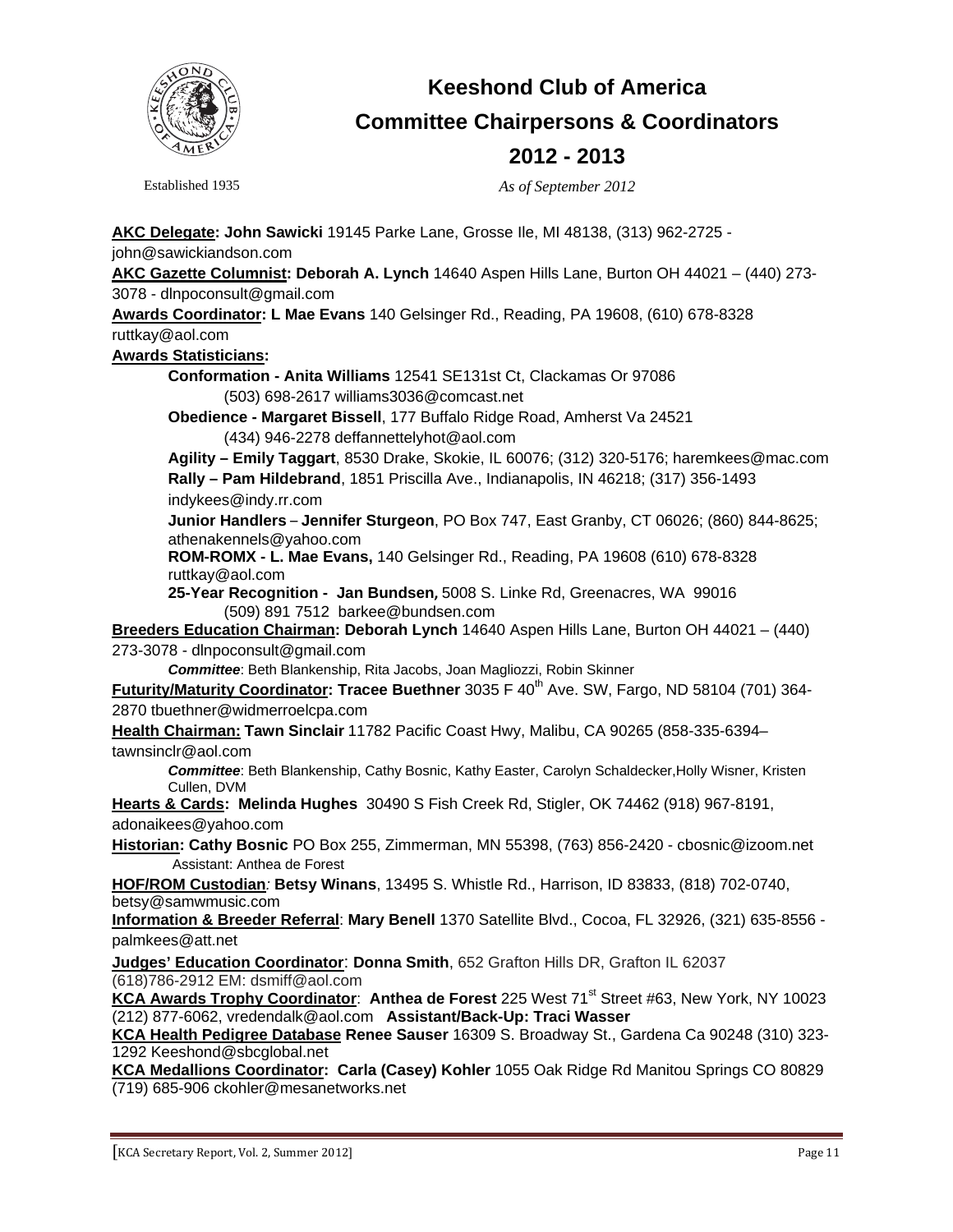**KCA Medals Coordinator**: **Chris Pawlenty** 6594 Falstaff Rd., Woodbury, MN 55125 (651) 702-0498 cpawlenty@aol.com

**Legislative Liaison**: **Donna Powell** 3311 Birch Drive, Loveland Co 80538

(970) 669-5991 Swankees@Swankeekeeshonden.Com

**Membership Coordinator**: **Pat Martinez** 9890 Wesbourne Ct., Jacksonville, FL 32221 (904) 693-0837 gezang@comcast.net

**Meet the Breeds Booth Coordinator Richard Su** 320 Jersey Av, Elberon, NJ 07740 (732) 728-0413 EM: rsu@monmouth.edu

**New Member Packets**: **Patti Hobbs** 2911 W Carter St, Kokomo IN 46901 (765) 452-7953, EM: Karmakees@msn.com

**Rescue Referral Coordinator**: **Maryellen Grace** 259 West Main Street, Rt 123, Norton, MA 02766 (508) 222-3300 - ifonse@aol.com

**Statistical Coordinator Anita Williams** 12541 SE131st Ct, Clackamas Or 97086 (503) 698-2617 williams3036@comcast.net

**Ways & Means Chairmen: Karen Evasuik** 1130 Ulmus Dr, Loveland, CO 80538, (970) 667-7054 – twintreeskennel@aol.com

*Committee*: Betsy Winans, Edna Corney, Ed & Carolyn Ostransky, Vickie Louie, Cathy Smith

**Website Coordinator/Webmaster:** *Seeking replacement*